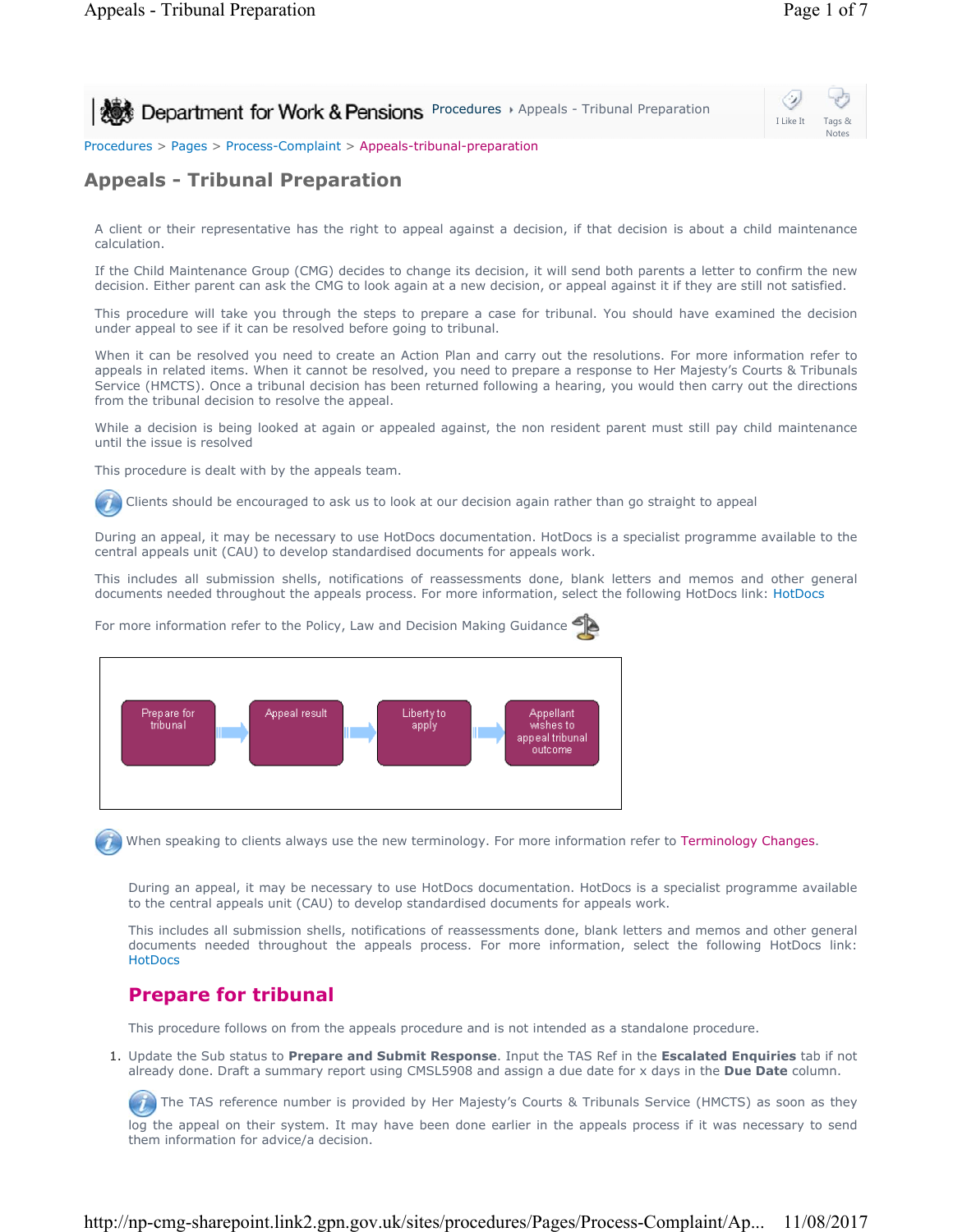- 2. Following the Activity Plan, update the corresponding activities.
- Store CMSL5908 and any other supporting documents in the document management system (DMS). For more 3. information refer to Documentum - Summary.
- Link the service request (SR) to the documents in DMS with any appropriate comments and update the **SR**  4. **Submission Activity Status** to **Done**.
- 5. Determine if editing has been requested by any party a letter was issued to all parties involved during the resolution stage. For more information refer to Appeals. If editing is required, update the **Editing Required** field in the **Escalated Enquiries** tab. You need to put a note in the **Notes** box to state which party requires the editing.
- 6. Create an edited copy of response CMSL5908 and store in DMS and link to the **Appeals** SR.
- 7. Collected be the final copy of the response to the tribunal service and all parties via the postal service

at the same time. Send CMSL5976 to appellant and CMSL5977 to the other party to advise we have gathered all the information for the appeal tribunal and they will hear from HMCTS directly.

- Update the Activity Plan and the **Tribunal Tier**, **Tribunal Region** and **Tribunal Location** fields in the **Escalated**  8. **Enquires** tab.
- Update Activity Plan and set a wait period of 28 days. Set the SR **Status** to **Wait** and the **Sub Status** to **Out With**  9. **Tribunal Service**. If there has been not response within 28 days, set a further wait period of 28 days until a response is received.
- 10. Once notification of a hearing is received from the tribunal service, update the **Status** to In Progress and the **Tribunal Method** to **Oral** or **paper** and the **Date** fields in the **Escalated Enquiries** tab. Set a **wait** period for four weeks after the hearing date. Set the SR **Status** to **Wait** and the **Sub Status** to **Out With Tribunal Service**.
- 11. Book the court presenting officer (CPO) to attend the hearing. For more information refer to Court Presentation -County Court.

You may receive further evidence from a client when they have received their copy of the appeal response and  $\mathcal{I}$ 

if this had already been explained in the original response there is no need to comment, if it has not been explained you need to prepare a supplementary response to address any new issues. This is prepared in the same way as the original response but you only send a copy to HMCTS, unedited and they edit and distribute. This applies to anything received after the initial response has been sent out.

- 12. Use AT37 as a cover letter to send the documents to HMCTS.
- If there is an adjournment to provide further evidence to the judge, the judge will instruct the appellant directly. Once the information has been received, add any necessary documents to DMS and link to the SR. Update the **Findings**/**Notes** and forward the information to HMCTS using CMSL5964 as a cover letter. If the appellant does not provide the information they were directed to present by the specified date, issue letter CMSL5984 to HMCTS. 13.

# **Appeal rejected**

- 14. Once the tribunal decision has been received, update the SR **Sub Status** to **TS Judgement Made**.
- If the appeal is dismissed by the tribunal, update the **Tribunal Outcome** to **Appeal Rejected** and complete the 15. **Tribunal Summary** and **Effective Date** fields.

# **Appeal upheld**

When HMCTS uphold the appeal, they will notify the client. HMCTS will also issue the decision to CAU and it will 16. contain any resolutions and actions that they wish to be completed as a result of the appeal. CAU will reschedule the finance and it is at this point that they will contact both clients to discuss this and the impact of the decision.

Resolution could include financial redress, change of circumstances (CofC), changing the effective date, etc., and each resolution will have its own Activity Plan to follow.

If a judge directs CMG to implement an income that is less than 25% different to the income currently in use then raise an incident for Design and Operational Excellence Directorate input.

Update the SR **Sub Status** to **TS Judgement Made**, the **Tribunal Outcome** to **Appeal Upheld** and complete the **Tribunal Summary** and **Appeal Effective Date** fields in the **Escalated Enquiries** tab. Issue CMSL5909. 17. **12.**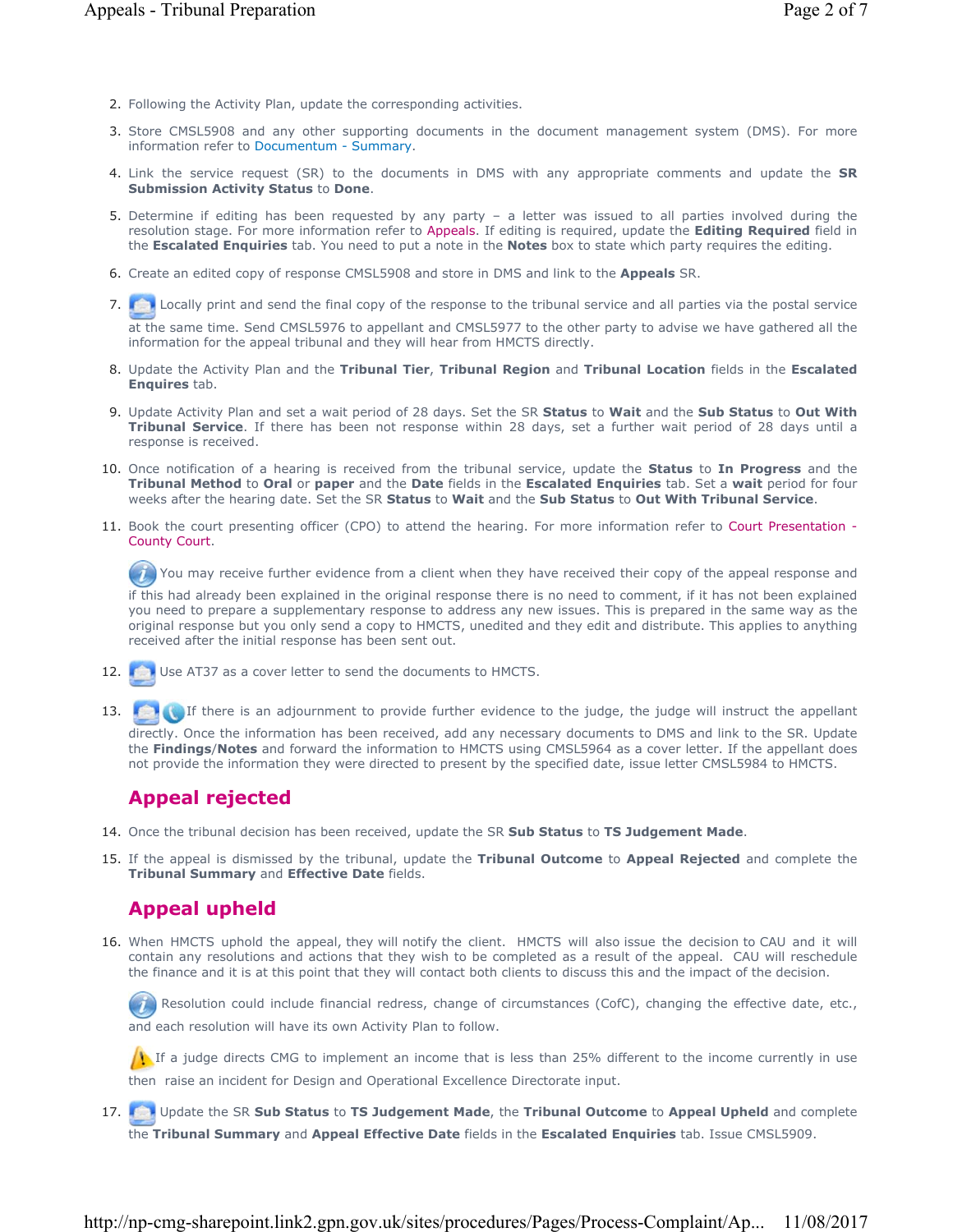- 18. If the instruction from HMCTS is unclear or if the decision made by them is unusual or does not fit in with CMG's system capabilities or regulations, request a **Statement Of Reasons** from HMCTS. This is done by email. Set a **Wait** period of **14 days** at this stage and if no information has been returned continue to reset the **Wait** period until it is received.
- 19. Update the SR Sub Status to Undertake Actions Prescribed and complete all actions as outlined by HMCTS. You may need to create a child SR to complete the action. Follow the relevant procedure from the related items to action the decision;
	- Correction Personal Details
	- Revision/Correction Change To Employment Status
	- Revision/Correction Change To Benefit Details/Status
	- Correction Contact Address
	- Revision/Correction FTE Status (OC)
	- Revision/Correction Carer Status Paying Parent Not Carer Of ROC/CIFBA
	- Revision/Correction New QC
	- Revision/Correction Change To Income
	- Revision/Correction Change To Shared Care
	- Revision/Correction FTE Status (ROC/CIFBA)
	- Revision/Correction New ROC/CIFBA
	- Revision/Correction Paying Parent Not The Father
	- Close Case Reverse/Revise
	- Revision/Correction Carer Status Receiving Parent Not Carer Of QC
	- Change Address Details
	- Change Employment Status
	- Change Benefit Status/Details
	- Change Income
	- Change Contact Details
	- Change Payment Frequency/Collection Date
- 20. You must make clear notes that any revision or work undertaken as directed by HMCTS is a decision made by HMCTS. This is to ensure that the next caseworker to see the case understands that this decision has been made by HMCTS and not the Child Maintenance Group (CMG) and doesn't question the decision/think it is an error.
- 21. Once you have completed the change as advised by the tribunal service, issue CMSL5909.
- Update the **Resolution Code** to **Appeal Accepted** and change the SR **Status** to **Closed** and the **Sub Status** to 22. **Complete**.

## **Liberty to apply**

If a piece of correspondence is received which highlights that the appellant or respondent is not happy with the

implementation of the HMCTS directions, this will be treated as a Liberty To Apply application. These can be received either directly or as granted from HMCTS. It must be received within 28 days of the original first tier tribunal decision.

It is important that it is the recalculation of the assessment only and not the points of appeal that HMCTS have decided upon that can be revisited. For example, if the appellant disputes that CAU have not used the wages to recalculate the assessment that HMCTS directed them to use then this could be challenged under Liberty To Apply provisions. However, if HMCTS decides that the P60 is to be used in the recalculation and the case is reassessed in accordance with this then neither the appellant nor respondent can appeal that the P60 should not be used.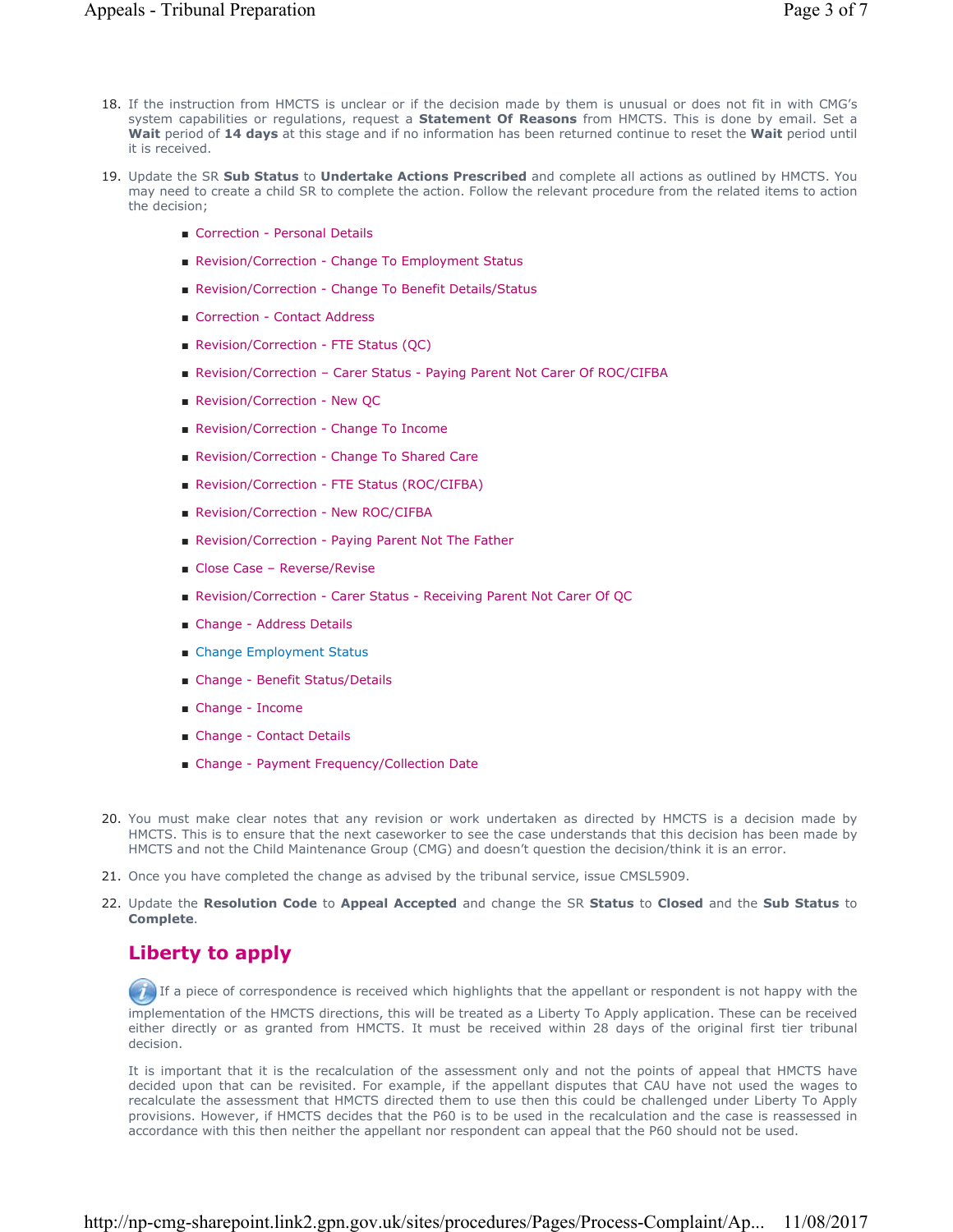- 23. Create a service request (SR) using the following:
	- **Process = Escalated Enquiries**
	- **Area = Appeals**
	- **Sub Area = Appeal Against Decision**

Update the SR **Status** to **Pending Assignment**.

- 24. Change the Status to **In Progress** and link the SR to the original Appeal SR and any other relevant SRs.
- 25. In the More Info Escalated Enquiries tab update all relevant fields with appeal information, this will be found on the appeal form/letter and you will also need to investigate the linked SRs to obtain the information needed. If the appeal is out of jurisdiction you need refer to Appeals **step 32** 'Out of Jurisdiction'.
	- The **Decision Appealed** drop down this is where you will enter the reason for the appeal.
	- The **Priority** dropdown will be defaulted to **3-medium**. You do not need to change this.
	- **Date Logged** this is the date the appeal form/letter was received and scanned by Xerox.
	- **Appeal Sign Date** this is used to capture the duly made date and you may have to return to complete this field later. The duly made date will be one of three dates;
		- The date the appeal form/letter is received if the appeal is valid
		- The date the missing information is received if the appeal is invalid.
		- The date the judge makes the decision to accept the appeal if it is out of time.
	- **HMRC Tax Year** drop down if needed this is for the tax year of the decision being appealed and you will enter the start year. Eg for the tax year 10/11 you will enter 2010.
	- The **Appeal Details** notes box complete the box with the appeal reason and any relevant information from the appeals form.
	- The **Original Decision Date** box this is the date the decision being appealed was calculated ie the calculation performed date.
	- Consider if the appeal has been made in time and update the **Within Time** Y/N drop down.
- 26. In the Reason/Resolution tab, input the reason for the appeal using the drop downs in the reason tab and capture any notes.
- 27. Select the **Case Party** tab to capture all of the relevant parties, set the tier to Liberty to Apply, specify the role of each party and capture any comments.



The Child Maintenance Group (CMG) is the first respondent, but it is not necessary to enter this information.

- Update the **Sub Status** to **First tier Tribunal**. Although the case is not at first tier tribunal stage you need to do 28. this in order to create the correct activity plan. Once saved, and the activity plan is generated, change the **Sub status** to **In Progress**.
- 29. If the Liberty To Apply notification has been sent directly and not through HMCTS, issue CMSL5986 to the appellant and CMSL5987 with a supplementary response to HMCTS.
- Update the SR sub-status to **Prepare and Submit Response** and update the **Tribunal** dropdown in the **Escalated**  30. **Enquiries** tab to **Liberty to Apply**.
- 31. Set the **Next Action Due Date** for 28 days and set the SR status to **Wait** and sub-status to **Out With Tribunal**.
- 32. Once a reply has been sent from HMCTS you need to set the SR to **In Progress** and update the resolution plan.
- 33. You should now act on the decision made by HMCTS. You will need to create a child SR to complete any action and follow the relevant procedure in the related items.
- 34. Once the action has been taken and the appeal has been completed close the SR.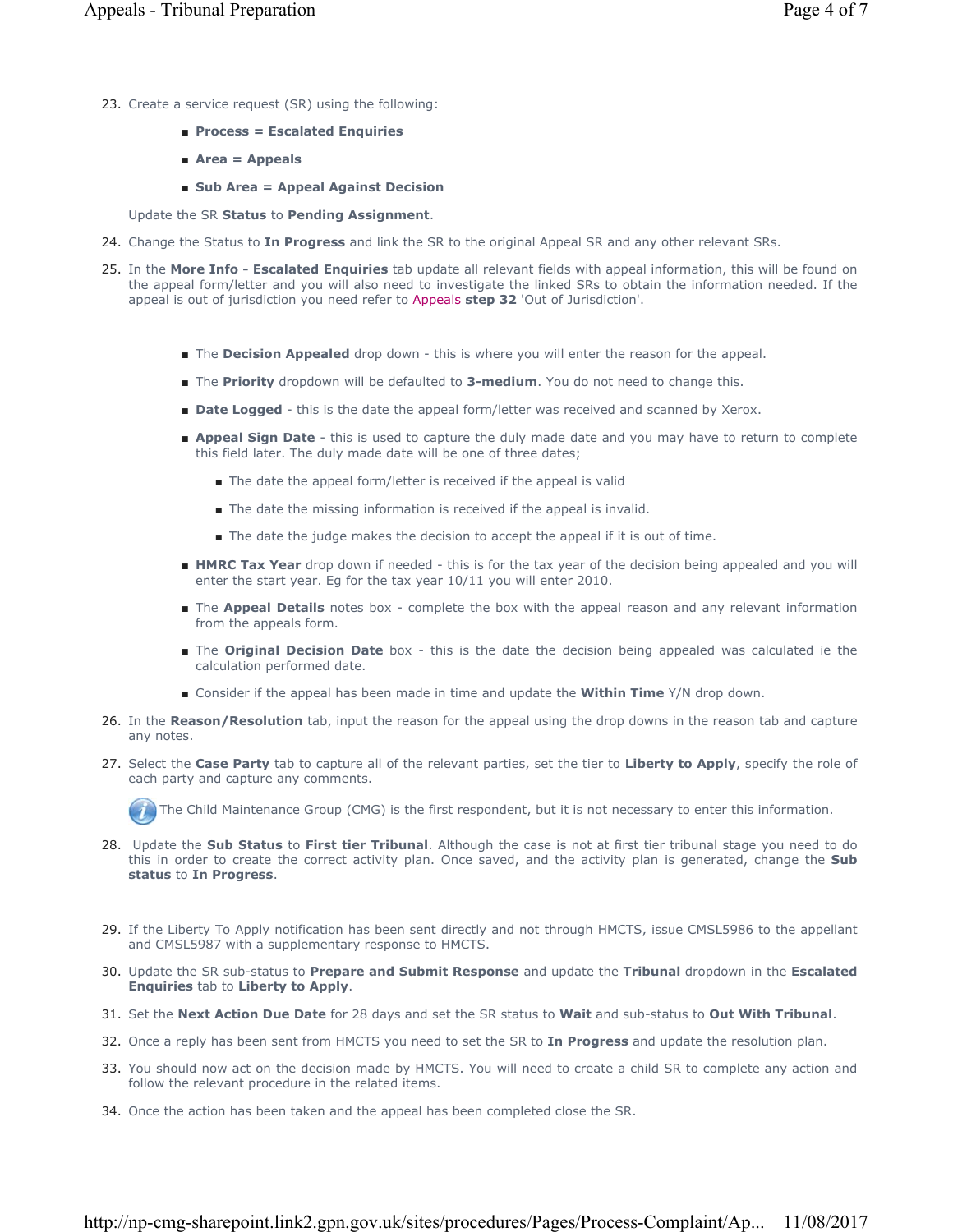### **Appellant wishes to appeal the tribunal outcome – leave to appeal**

If the appeal has not been upheld or has been upheld in part, the appellant or respondent can appeal to the

upper tribunal, also known as Leave To Apply. The client applies directly to the judge who will decide if the appeal will be heard. The client can provide new material evidence or claim that evidence was not considered. HMCTS will contact CMG to inform of the upper tier tribunal. If this happens;

- 35. Create a child SR using the following:
	- **Process = Escalated Enquiries**
	- **Area = Appeals**
	- **Sub Area = Appeal Against Decision**
- 36. Update the information in the **Escalated Enquiries** tab.
- 37. **In I** Issue CMSL5965. This is a non standard letter and can be sent to any party connected with the appeal case.
- 38. Set **Tribunal Tier** to **Upper Tribunal** and link the SR with the original decision in the **Relate SR** tab.
- 39. Update the SR. In the Reason/Resolution tab, select Case Party view and capture all of the relevant parties and specify the role of each party, include any relevant comments. Then return to **steps 1-13**, finishing with sending documents to HMCTS. You then need to follow the relevant part of the procedure depending on the reply from HMCTS.
	- If the appeal is rejected go to step 14
	- If the appeal is upheld go to **step 16**

The Appeals Service – NI – whole procedure

CMG - NICMS,

Judge - Tribunal members

Upper Tribunal - The Commissioner

Department of Justice for Northern Ireland replaces Ministry of Justice.

Step 7 for NI needs to read;

Locally print and send the final copy of the response to the Appeals service, who will distribute to all parties.

#### For further information on letters to clients refer to Letters (Outbound) - Send to Clients

#### CMSL5909 Important information about your appeal

To advise the appellant what the child maintenance group will do following the decision of a tribunal that we had made an incorrect decision.

Under the sub-heading 'Your appeal' select one of the following optional paragraphs:

- Meanwhile, I'd like to apologise on behalf of ...We are happy to accept the panel's decision and will carry out their direction in full.
- Meanwhile, I'd like to apologise on behalf of...We are happy to accept the judge's decision and will carry out their direction in full.
- I'd also like to tell you what action we will take to make sure this doesn't happen again.

All other fields in this letter are system generated. Review the letter before sending.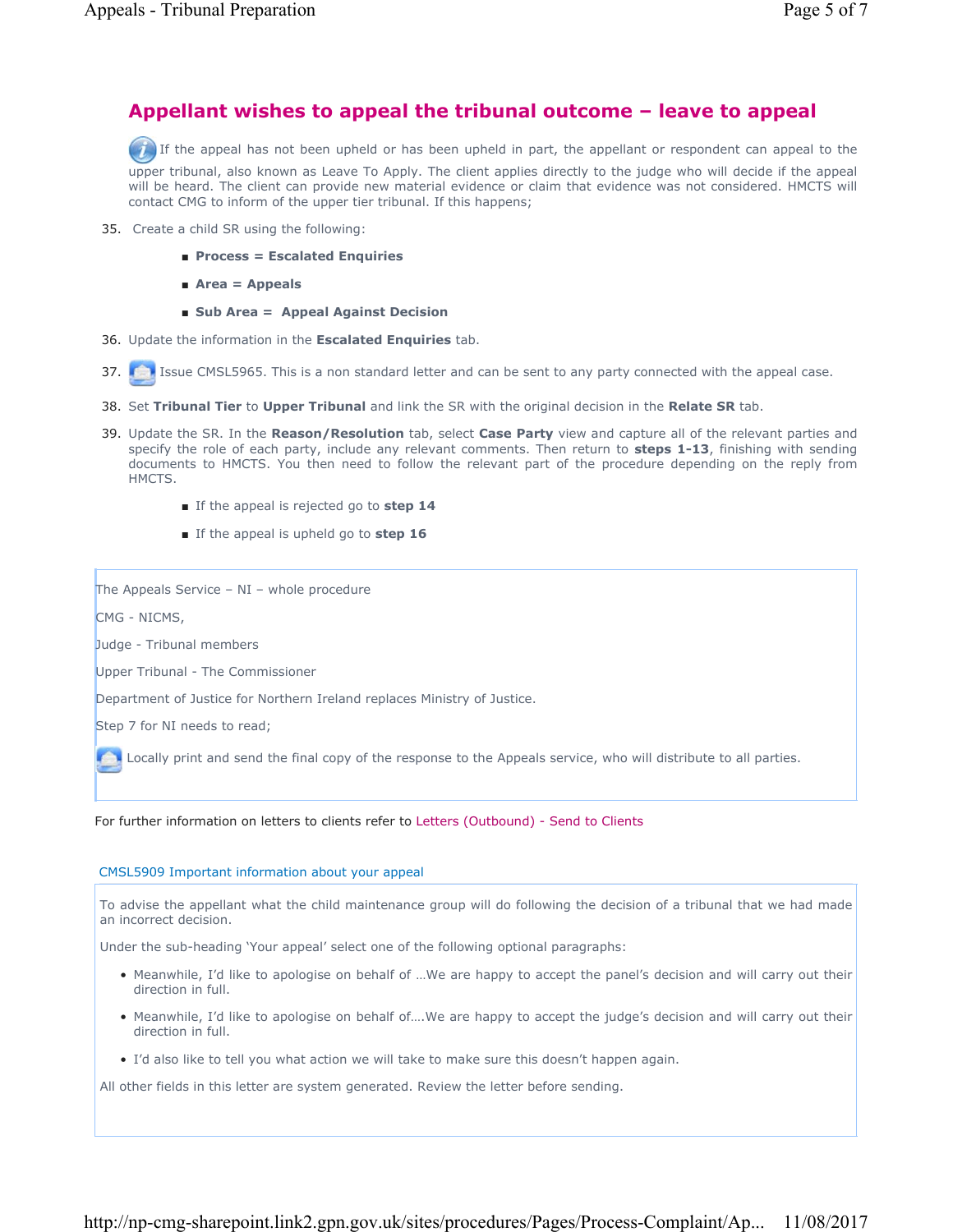#### CMSL5964 A free text document

This is only required when the Tribunal Service requests additional evidence from the CMG.

#### CMSL5965 Appeal against a child maintenance decision

A blank letter template to be used when writing a non-standard letter in an appeals case so the correspondence can be stored on the central system. This could be anyone connected with the case i.e. Paying parent, receiving parent.

Select one of the following optional paragraphs:

- If addressee is appellant, use paragraph TM\_02797\_E "Your child maintenance appeal"
- If addressee is other party, use paragraph TM\_02798\_E "Child maintenance appeal made by (other party)

Enter the information you wish to relay to the client in the free text area. Review the letter before sending.

#### CMSL5976 Important documents about your appeal

To appellant, covering letter for appeal response information.

All fields in this letter are system generated. Review the letter before sending.

#### CMSL5977 Important information about your child maintenance case.

To other party, covering letter for appeal submission information.

All fields in this letter are system generated. Review the letter before sending.

#### CMSL5984 For the attention of the Clerk to the Tribunal

Letter to the Court/Appeals Service asking for consideration of rule 7 of the tribunal procedure.

Use the free text field to specify the information you require from the appellant. Review the letter before sending.

### CMSL5986 Important information about your appeal

Letter to client advising dispute over tribunal/appeals outcome implementation has been referred back to the tribunals service/appeals service.

#### Appeals

Change - Address Details Change - Benefit Status/Details Change - Contact Details Change Employment Status Change - Income Change - Payment Frequency/Collection Date Close Case - Reverse/Revise CMG Appeals Complaints Overview Correction - Contact Address Correction - Personal Details Court Presentation - County Court Documentum - Summary.